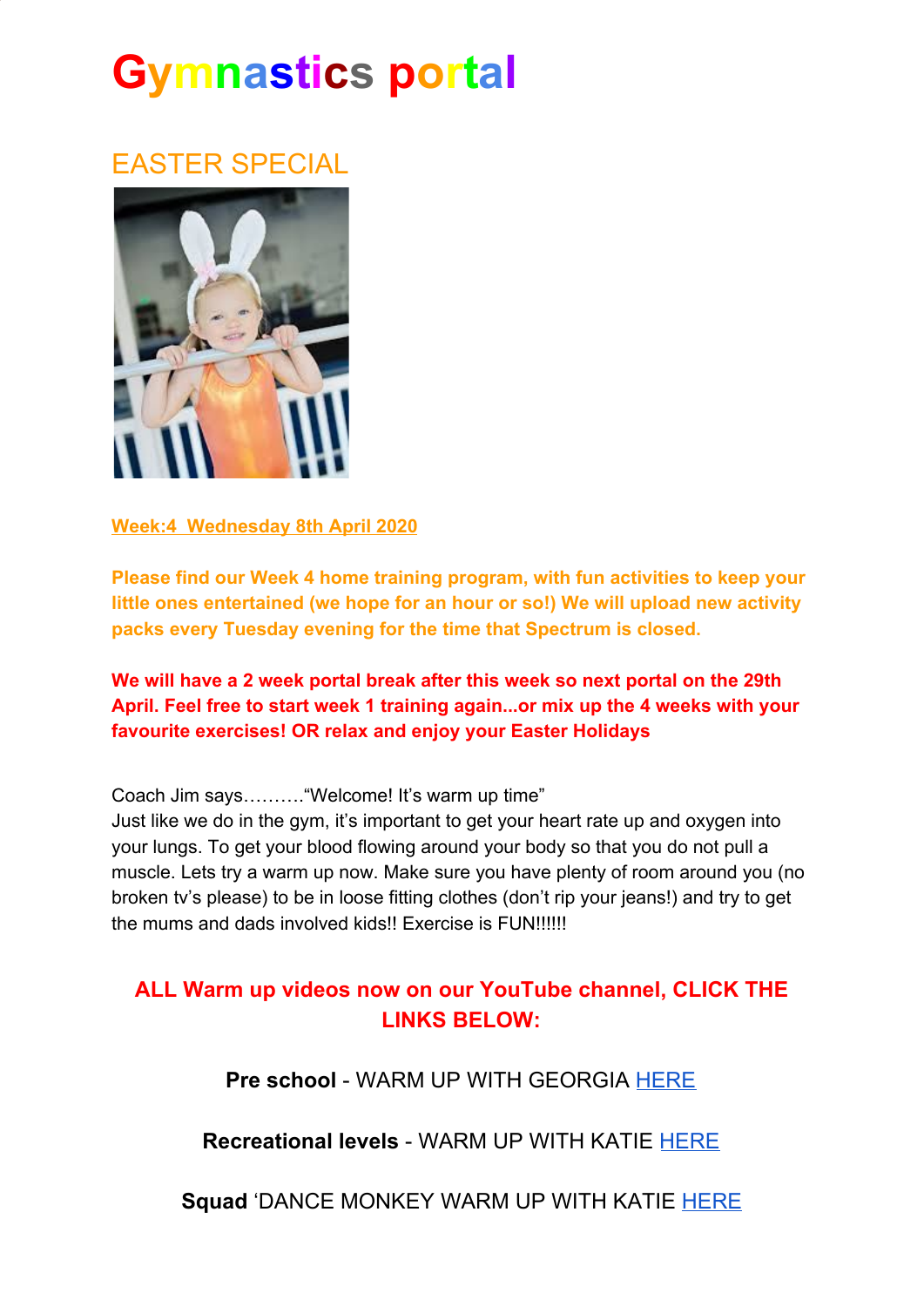#### **CARDIO WORKOUT (Videos coming soon to YouTube)**

Pre School & Next Steps 5-10 Secs each

-1min workout see if you can do it twice through?

Novice/Beginners levels 15 Secs each -1min 30 secs workout can you repeat it?

Intermediate & Mini Squad 20 Secs each -2min workout repeat x3

*ALL OF THE ABOVE REST IN BETWEEN EACH ONE FOR AS LONG AS YOU NEED!!!!*

Squad 30 Secs each (20 secs rest only in between each) -5min workout repeat x3 please

- 1) Jumping Jacks
- 2) Runners (front support position)
- 3) Hopping on 1 foot (keep changing)
- 4) Mountain climbers (hands on hips)
- 5) High knee running on the spot
- 6) Spotty dogs

#### **EXTRA SQUAD ONLY**

- 7) Alternate elbow to knee jumps
- 8) Jump, Jump, Deep squat (repeat)
- 9) Burpees with half turn
- 10) Pointy toes jumps on the spot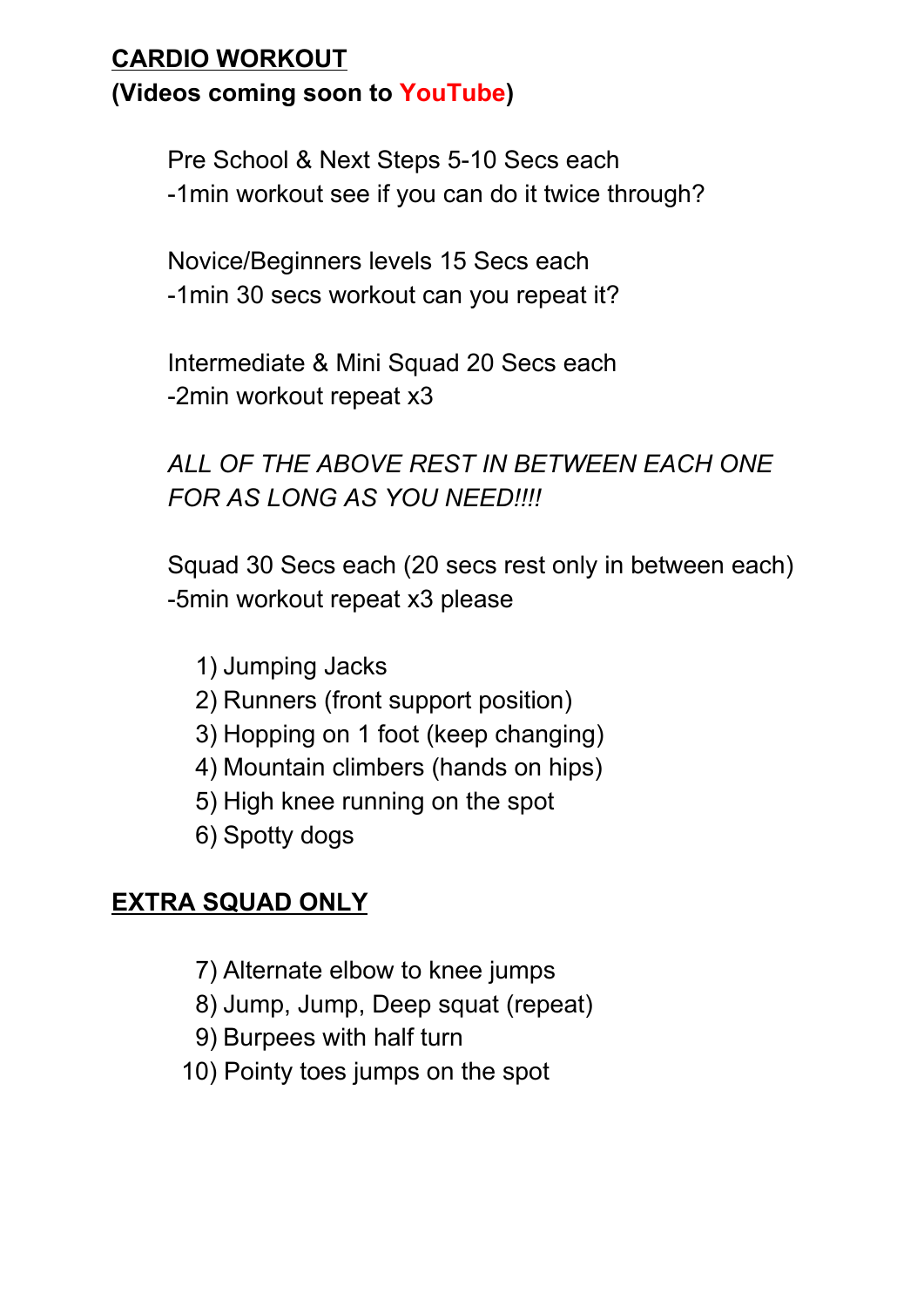#### **Stretch section:**

Reduce times for lower levels - set an egg timer or the clock and hold…..

- Left leg splits 30secs-2mins
- Right leg splits 30secs-2mins
- Box splits 30secs-2mins
- X3 Pushes to bridge and hold for 5-10 secs each
- Shoulder stretch hold 30 secs-2mins
- Butterfly sit head down 10-30secs
- Japana 10-30 secs
- Pike fold 10-30 secs

Phew that was great…..Well done!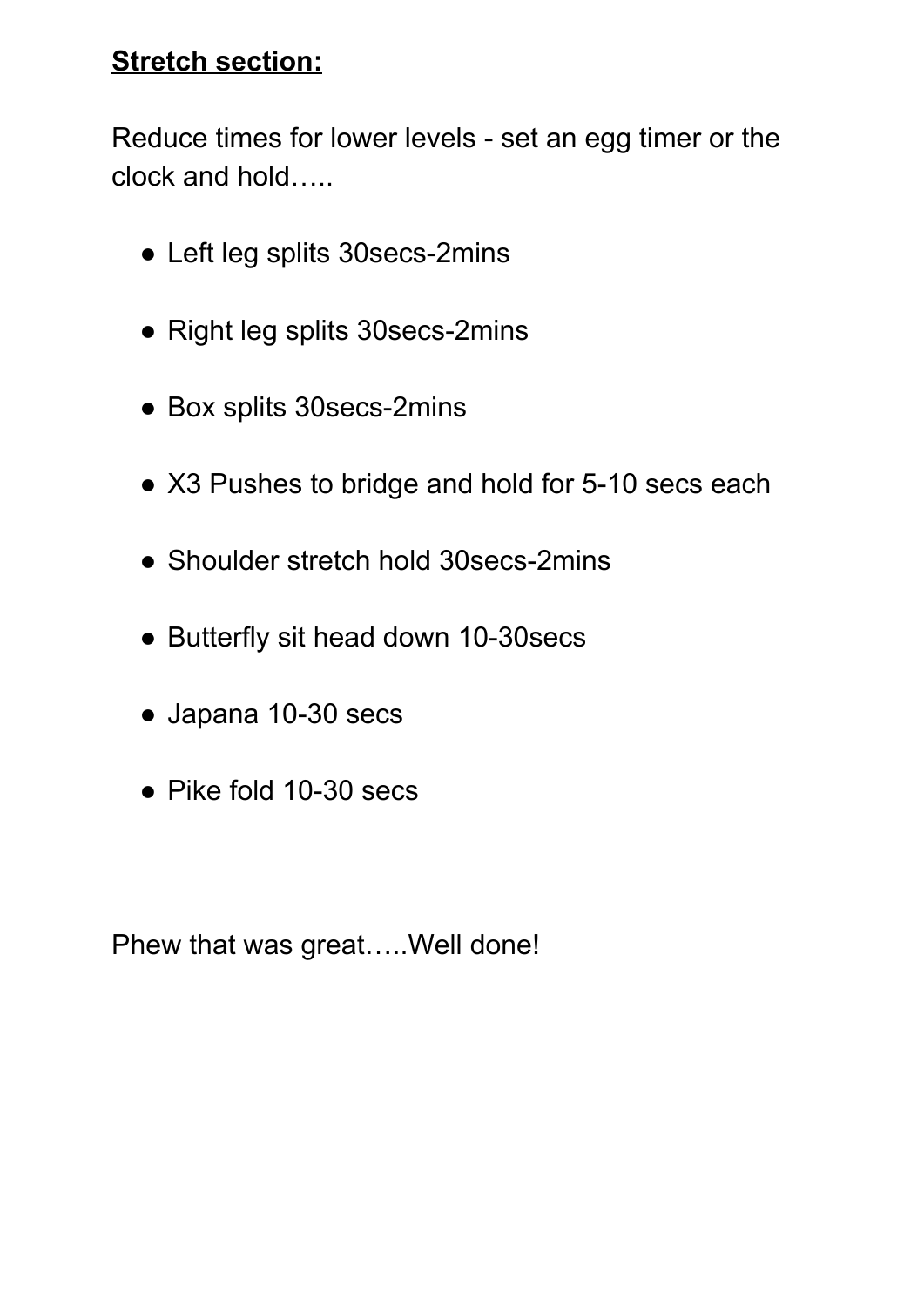#### **Activity Section:**



#### **ACROSS**

- 4 A holiday celebrated with egg hunts
- 5 What you do to an Easter egg
- 6 Easter's most eaten candy
- 9 Easter is always in what season?

Cook. Craft. Love.

#### **DOWN**

- 1 Egg holder
- 2 A white sticky sweet treat
- 3 A soft yellow animal that chirps
- 7 What you hunt for
- 8 Easter's mascot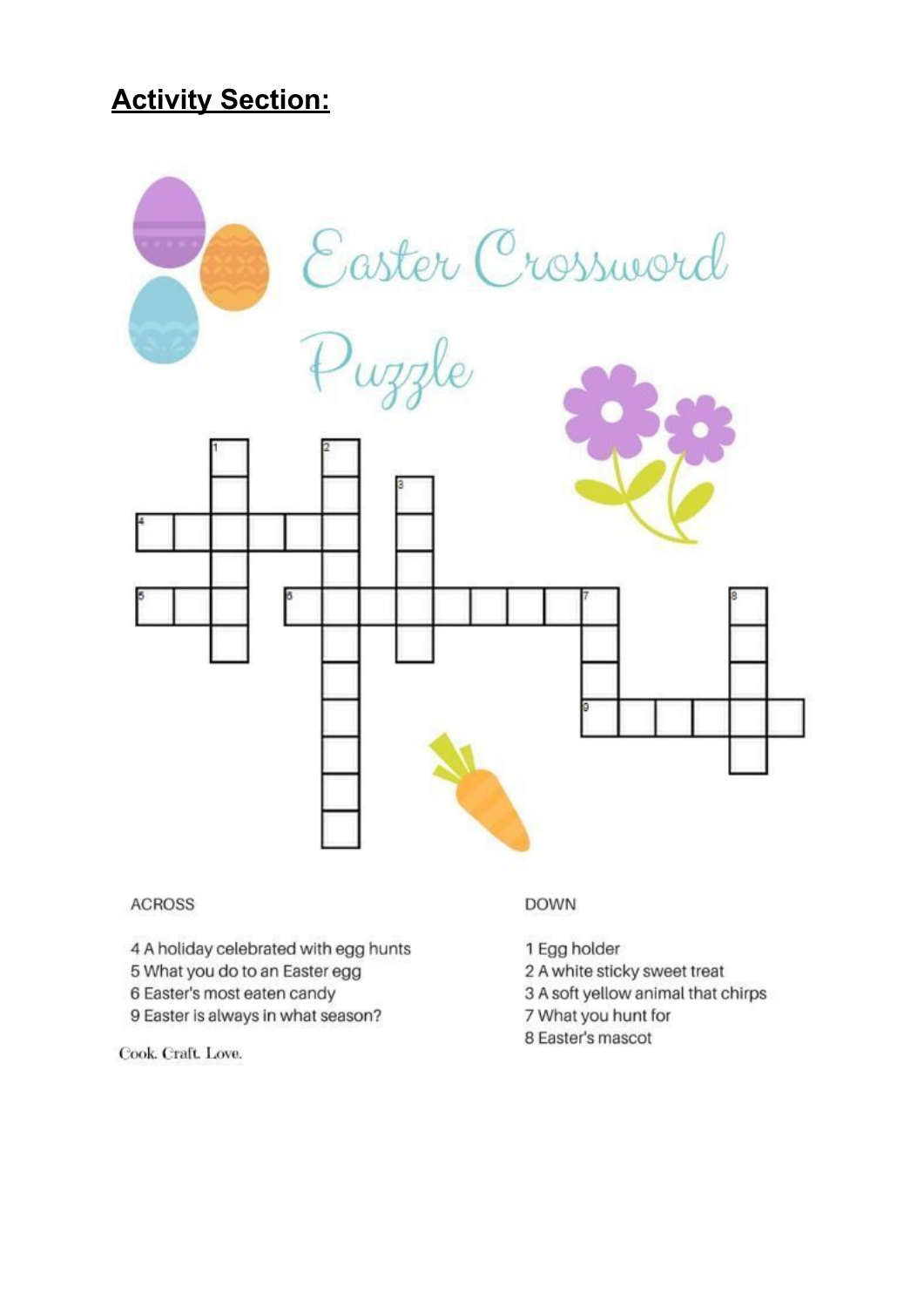

## Easter Sunday

Sunday following the first full moon after the Spring equinox

| S | Ε | G   | D | U          |         | C K S       |       | Y            | D           | Υ            | Ε             | Ε           | Ι   |
|---|---|-----|---|------------|---------|-------------|-------|--------------|-------------|--------------|---------------|-------------|-----|
| U | B | R   | Т | Ε          | U       |             | Q U   | $\circ$      | B           | $\mathbf S$  | Α             | R           | C   |
| Ν | U | Α   | Е | Ε          | Т       | Т           | А     | $\mathbb{A}$ | L           | $\mathbf S$  | $\mathcal{C}$ | Η           | D   |
| D | Ν | Т   | S | E          | E       | T           | Ε     | T.           | T           | Η            | $\mathbf{I}$  | Ρ           | R   |
| Α | N | Ĩ.  | D | G          | N       | Ε           | D     | E            |             | I C          | $\mathbf S$   | Α           | S   |
| Υ | Υ | Т   | C | U          | Ν       | $\circ$     | R     | L            | Κ           | Ρ            | Т             | R           | Ν   |
| R | Т | U   | Η | Η          | F       | $\mathbf I$ | D     | $\mathbf S$  | R           | Ε            | Ε             | Α           | Α   |
| Α | Ε | D   | Υ | $_{\rm F}$ | U       | R           | S     | I.           | $\mathbb R$ | $\mathbf{P}$ | N             | D           | Ε   |
| B | K | E   |   | A J        | E       | R           | Ν     | S            | R           | O            | Ν             | Е           | B   |
| B | S | D   | O | N          | S       |             |       | G C A        |             | E H          | $\circ$       |             | E Y |
| I |   | A Y | Ε | G          | C I A H |             |       |              | Т           | L            | B             | F           | L   |
| Т | B | L   |   |            | G O E   |             | G R A |              |             | S S          | B             | $\mathbf I$ | L   |
| Ε | S | E   | T |            | A L     | $\circ$     |       | $C$ $O$      | Н           | С            | H             | L           | E   |
| F | L | O   | W | Ε          | R       | S           | Α     | N            | Α           | R            | Α             | R           | J   |

| <b>BASKET</b>     |
|-------------------|
| <b>BLESSINGS</b>  |
| <b>BONNET</b>     |
| <b>BOUQUET</b>    |
| <b>BUNNY</b>      |
| <b>CHICKS</b>     |
| CHILDREN          |
| <b>CHOCOLATES</b> |
| CHURCH            |

DAFFODILS **DUCKS** DYE EASTER EGGS **FLOWERS** GRASS **GRATITUDE** HOPE

HUNT JELLYBEANS JOY LIFE PARADE RABBIT SPRING SUNDAY

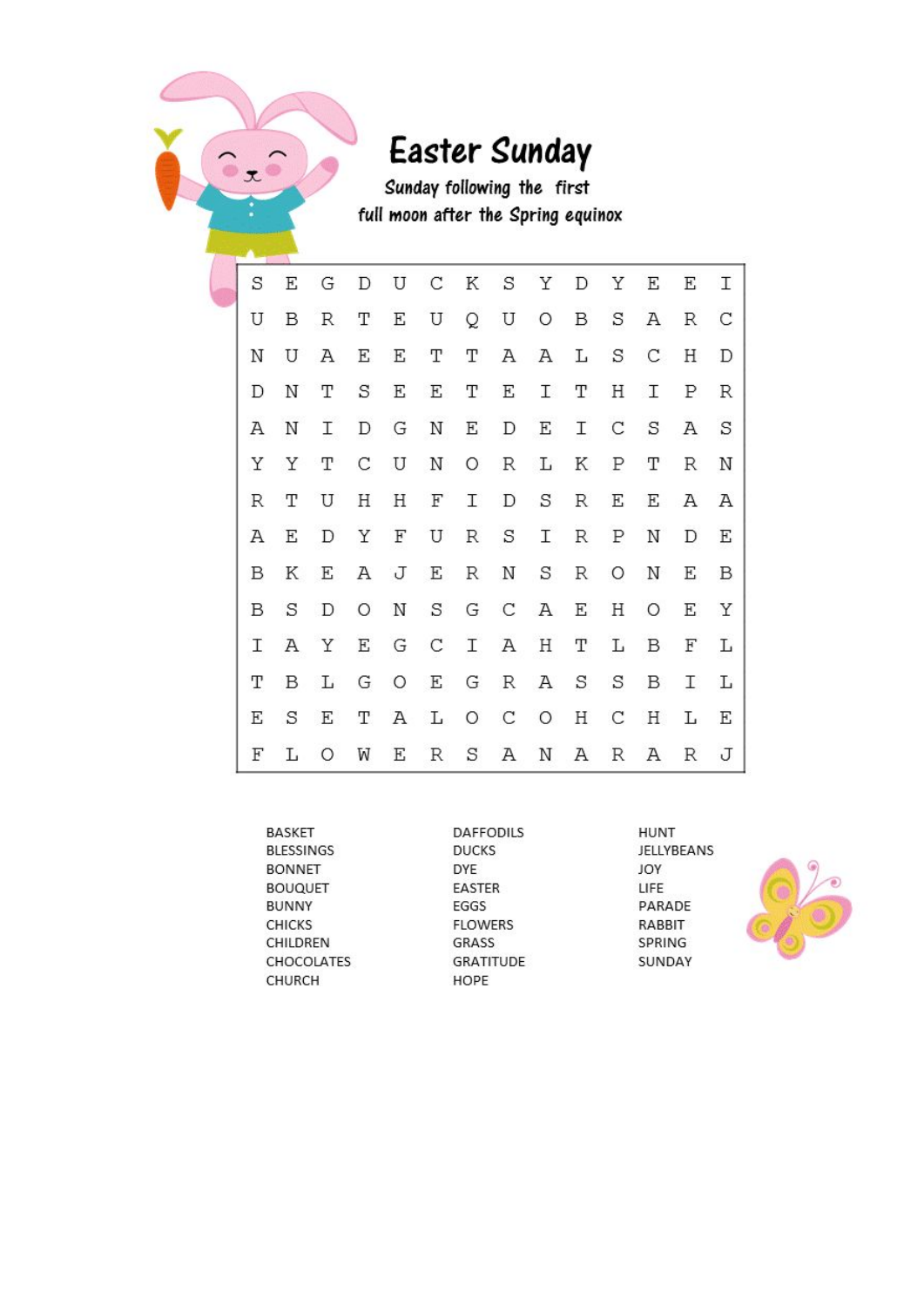### **Spectrum Star Challenges:**

1)See how many Easter words you can make out of the word SPECTRUM

2) 'ALPHABET WORK-OUT CHALLENGE'

Spell out 'EASTER EGG HUNT' with the exercises below. Do as many repetitions as your age. Example: 7years old = 7 reps of each...GIVE IT A GO!

A - PRESS UPS B - JOG ON THE SPOT 1 MIN C - SQUAT JUMPS D - BURPEES E - STAR JUMPS F - LUNGES G - 1 MIN SKIPPING H - 30 SEC PLANK HOLD I - SKI JUMPS J - WIDE SQUATS K - SIT UPS L - REAR SUPPORT PRESS UPS M - BACK RAISES